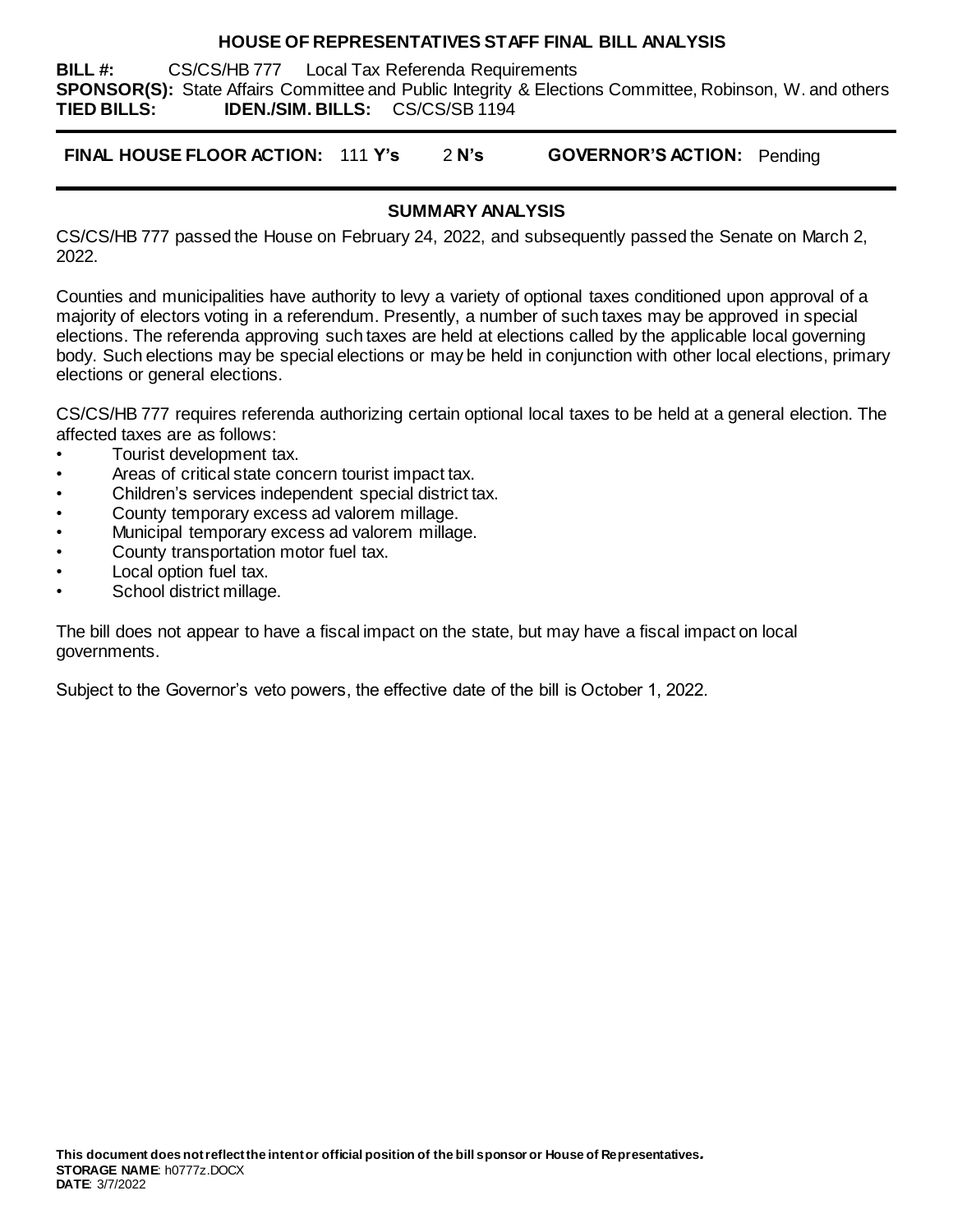## **I. SUBSTANTIVE INFORMATION**

#### A. EFFECT OF CHANGES:

## **Current Situation**

Counties and municipalities have authority to levy a variety of optional taxes conditioned upon approval of a majority of electors voting in a referendum. Presently, a number of such taxes may be approved in special elections. The referenda approving such taxes are held at elections called by the applicable local governing body. Such elections may be special elections or may be held in conjunction with other local elections, primary elections or general elections.<sup>1</sup>

## Tourist Development Tax<sup>2</sup>

A tourist development tax is a county tax on consideration paid on residential rentals of six months or less. The tax funds tourism-related uses specified in the authorizing statute. The initiation of the tax must be approved by a referendum of voters living in the jurisdiction in which the tax is imposed. The original tax may be repealed by a referendum initiated by a petition signed by 15 percent of voters<sup>3</sup> subject to the interest of the holders of any revenue bonds repayment of which is secured by the tax. Once the tax is in place, additional taxes<sup>4</sup> may be levied by a vote of the county commissioners.

## Areas of Critical State Concern Tourist Impact Tax<sup>5</sup>

An area of critical state concern tourist impact tax is a tax on the consideration paid on residential rentals of six months or less imposed by a county creating a land authority pursuant to the state laws regulating land use planning in areas of critical state concern. <sup>6</sup> The tax is distributed to the land authority for use in the area of critical state concern pursuant to the land authority's responsibilities <sup>7</sup> and to the governing body of the county to offset ad valorem taxes lost due to public acquisitions provided for in the act establishing the areas of critical state concern.<sup>8</sup> The tax may not take effect until approval of a referenda by a majority of the voters residing in the affected jurisdiction. The referendum must be held in conjunction with a general or special election.<sup>9</sup>

#### Children's Services Independent Special District Tax

The children's services independent special district tax is an ad valorem tax not to exceed 0.5 mills of assessed valuation of all property subject to county ad valorem taxes, assessed in a county having an independent special district to fund children's services in the county. The ad valorem tax must be approved initially by a majority vote of county voters.<sup>10</sup>

#### Temporary Excess Ad Valorem Millage

A temporary excess ad valorem millage is a tax in excess of the 10-mill limit,<sup>11</sup> imposed for a period not to exceed two years in a county, dependent special district, or municipality. The levy must be approved by a majority vote of the county, district, or municipal voters.<sup>12</sup>

County Transportation Motor Fuel Tax<sup>13</sup>

 $\overline{a}$ 

<sup>1</sup> S. 5(a), Art. IV, Fl. Const. Ss. 100.151, 100.342, 100.351, F.S.

<sup>2</sup> S. 125.0104, F.S.

 $3$  S. 125.0104(6)(d), F.S.

<sup>4</sup> S. 125.0104(3)(l), (m), and (n), F.S. Two of the three additional taxes require extraordinary votes for enactment.

<sup>5</sup> S. 125.0108, F.S.

<sup>6</sup> Ss. 380.05 to 380.0685, F.S.

<sup>7</sup> S. 380.0666, F.S.

<sup>8</sup> Ch. 86-170, Laws of Fla.

<sup>9</sup> S. 125.0108(5), F.S.

<sup>10</sup> S. 125.901(1), F.S. (The revenues collected fund the services authorized in s. 125.901, F.S.)

<sup>11</sup> Ss. 200.071 and 200.081, F.S.

<sup>12</sup> Ss. 200.091 and 200.101, F.S.

<sup>13</sup> Ss. 206.41(1)(d), 206.87(1)(b), and 336.021, F.S.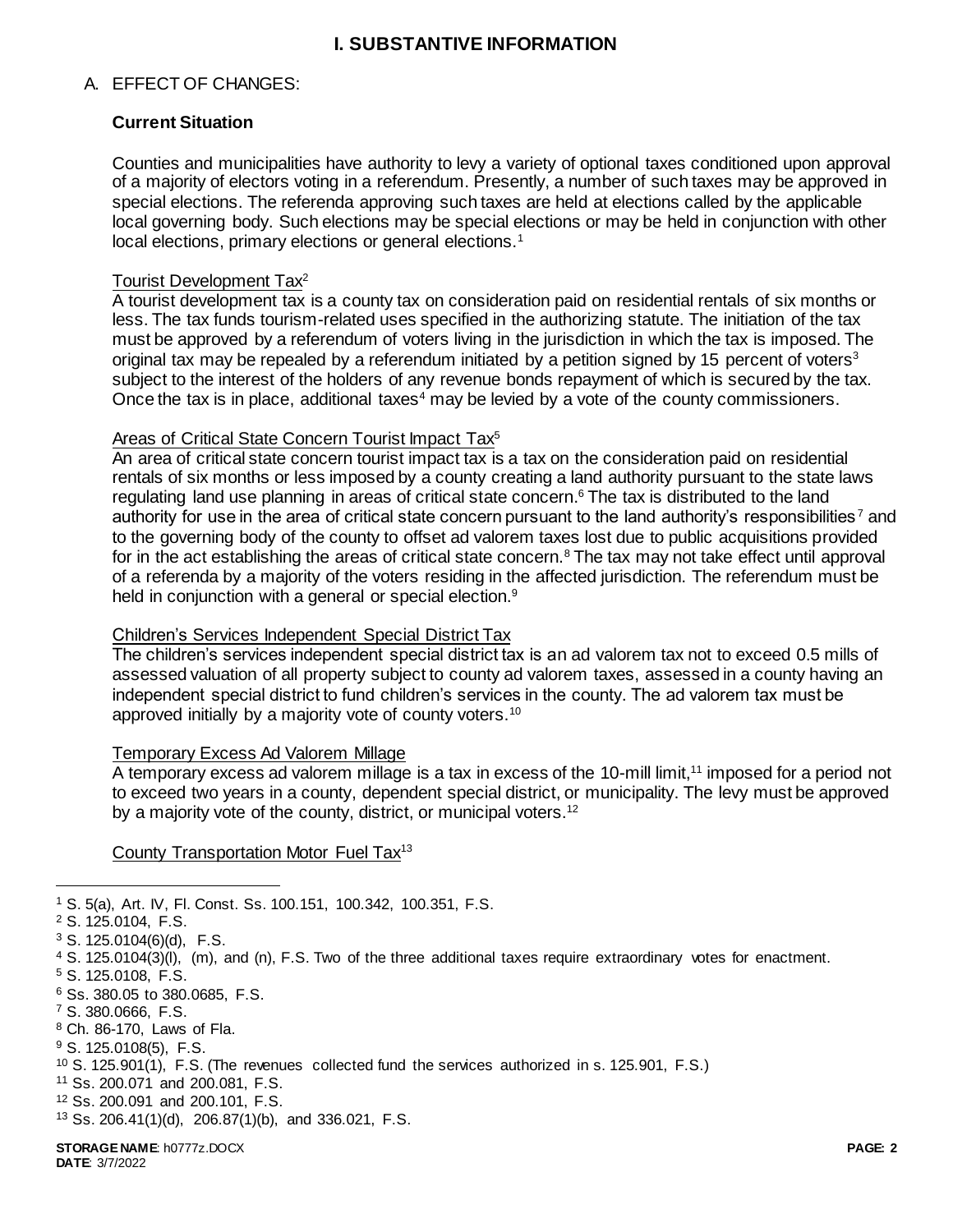The county transportation motor fuel tax is a local option, 1 cent per gallon fuel tax for specified<sup>14</sup> transportation expenditures. The tax is identified as "the ninth cent fuel tax"<sup>15</sup> and may be levied by any county by extraordinary vote of the membership of the governing body or subject to a referendum.<sup>16</sup>

## Local Option Fuel Taxes<sup>17</sup>

With regard to local option fuel taxes, two different taxes<sup>18</sup> may be levied, each up to 6 cents per gallon on motor fuels. They may be levied by ordinance adopted by a majority plus one vote of the membership of the governing body of the county or by referendum.<sup>19</sup>

## School District Millage<sup>20</sup>

School district millage is ad valorem tax levied for specified periods including millage supplementing the minimal local taxes required by the education code. One tax may be used for school operational purposes<sup>21</sup> or the other for any lawful school district purpose.<sup>22</sup>

## **Effect of Proposed Changes**

The bill requires a referendum approving each of the above described local taxes to be held at a general election only. With respect to the tourist development tax, the bill affects the referenda called to initiate the tax but does not appear to affect the election timing of the referenda authorized to repeal the tax.

# **II. FISCAL ANALYSIS & ECONOMIC IMPACT STATEMENT**

- A. FISCAL IMPACT ON STATE GOVERNMENT:
	- 1. Revenues: None.
	- 2. Expenditures: None.

l Ss. 336.021(1)(a) and 336.025(7), F.S. S. 336.021(2)(a), F.S. S. 336.021(1)(a), F.S. S. 336.025, F.S. S. 336.025(1)(a) and (b), F.S. S. 336.025(1)(b) and (3)(a), F.S. S. 1011.73, F.S. Ss. 1011.71(9) and 1011.73(2), F.S. S. 9(a), Art. VII, Fl. Const. S. 1011.73(1), F.S.